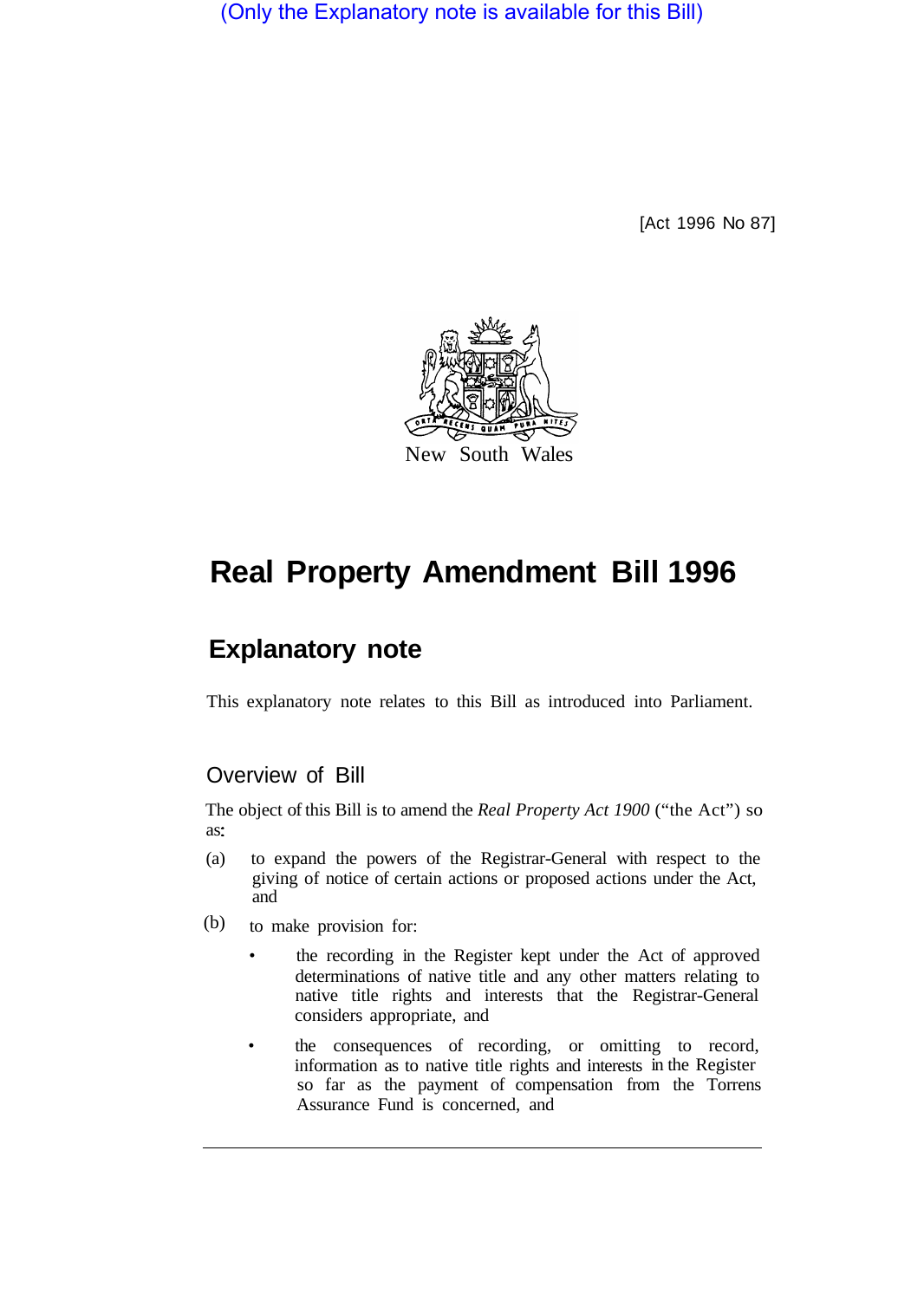Explanatory note

- to revise and simplify the provisions of the Act dealing with the (c) lapsing and cancellation of cautions recorded on qualified folios of the Register, and
- (d) to expand the category of dealings that the Registrar-General may record despite the presence of a caveat on the title, unless the caveat specifically prohibits the recording of the type of dealing concerned, and
- to tighten the restrictions on the lodgment of a further caveat by the (e) same caveator in respect of the same estate or interest and purporting to be based on the same facts as .an earlier caveat, and
- to provide that compensation is payable for pecuniary loss suffered if a caveat is lodged without reasonable cause, without the additional requirement (as at present) that the caveat be lodged "wrongfully", and (f)
- to make further provision as to the manner in which approved forms used under the Act may be authenticated, and (g)
- to make other changes by way of statute law revision and to include savings and transitional provisions. (h)

# Outline of provisions

**Clause 1** sets out the name (also called the short title) of the proposed Act.

**Clause 2** provides for the commencement of the proposed Act on a day or days to be appointed by proclamation.

**Clause 3** is a formal provision giving effect to the amendments to the *Real Property Act 1900* set out in Schedule 1.

#### **Schedule 1 Amendments**

#### **Giving of notice**

**Schedule 1 [2]** revises a provision that deals with the powers of the Registrar-General concerning the circumstances and manner in which notice of the intended exercise or performance of functions and other actions under the Act may be given. In addition to the current ways in which the Registrar-General may give notice, it is now proposed that the Registrar-General may direct another person, such as, for example, an applicant for the conversion of a common law title to Torrens title, to give notice of the proposed action to persons who may be affected by it in a manner and form approved by the Registrar-General. **Schedule 1 [1]** and **[3]**  make consequential amendments.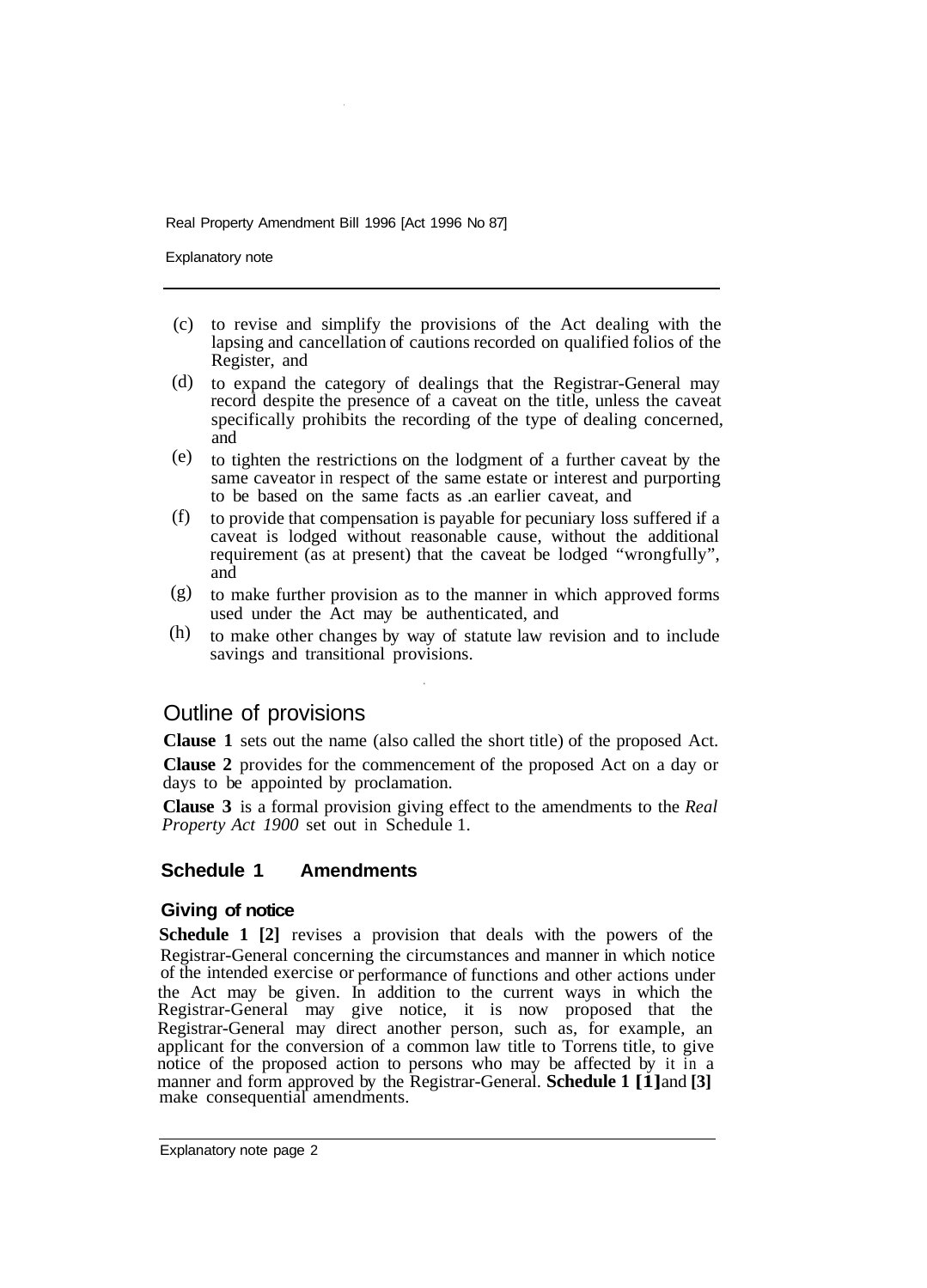Explanatory note

**Schedule 1 [4]** extends the power of the Registrar-General to give notice of any proposed action by the Registrar-General that alters the Register (and not merely, as at present, of the lodgment of a dealing for registration) to any person who the Registrar-General considers should be notified of it. **Schedule 1 [5]–[8]** make consequential amendments.

#### **Recording of native title in Register**

**Schedule 1 [9]** empowers the Registrar-General to record approved determinations of native title and other matters relating to native title rights and interests that the Registrar-General considers appropriate in the Register.

**Schedule 1 [23]** provides that no claim for compensation may be made on the Torrens Assurance Fund for loss, damage or deprivation because of the recording of, or failure to record, an approved determination of native title or other matter relating to native title rights and interests in the Register. This bar on claims does not extend however to an error made by the Registrar-General in recording matter in the Register (such as, for example, the recording of matter concerning native title on the wrong folio or the incorrect recording of matter on the correct folio).

### **Lapsing and cancellation of cautions recorded on qualified folios**

**Schedule 1 [10]** replaces section 28M of the Act, which deals with the lapsing and cancellation of cautions recorded on qualified folios of the Register, to make its effect clearer. (See proposed sections 28M–28MH.)

The existing operation of section 28M is maintained except in one respect. This relates to applications for the cancellation of cautions that contain a notation to the effect that, in the opinion of the Registrar-General, the title of the registered proprietor of the land comprised in the qualified folio depends on the operation of a statute of limitations (that is, arises under a possessory title). Currently, an application for cancellation of such a caution may be made only after 12 years have elapsed since the qualified folio was created. It is now proposed that the registered proprietor of land comprised in such a folio may apply for cancellation of the caution 12 years after the adverse occupation of the land on which the title is based commenced. This is in keeping with the terms of the *Limitation Act 1969.* (See proposed section 28ME.) **Schedule 1 [26]** inserts a transitional provision to enable cautions in such cases to be cancelled after 12 years adverse occupation whether the qualified folio concerned was created before or after the commencement of the provision.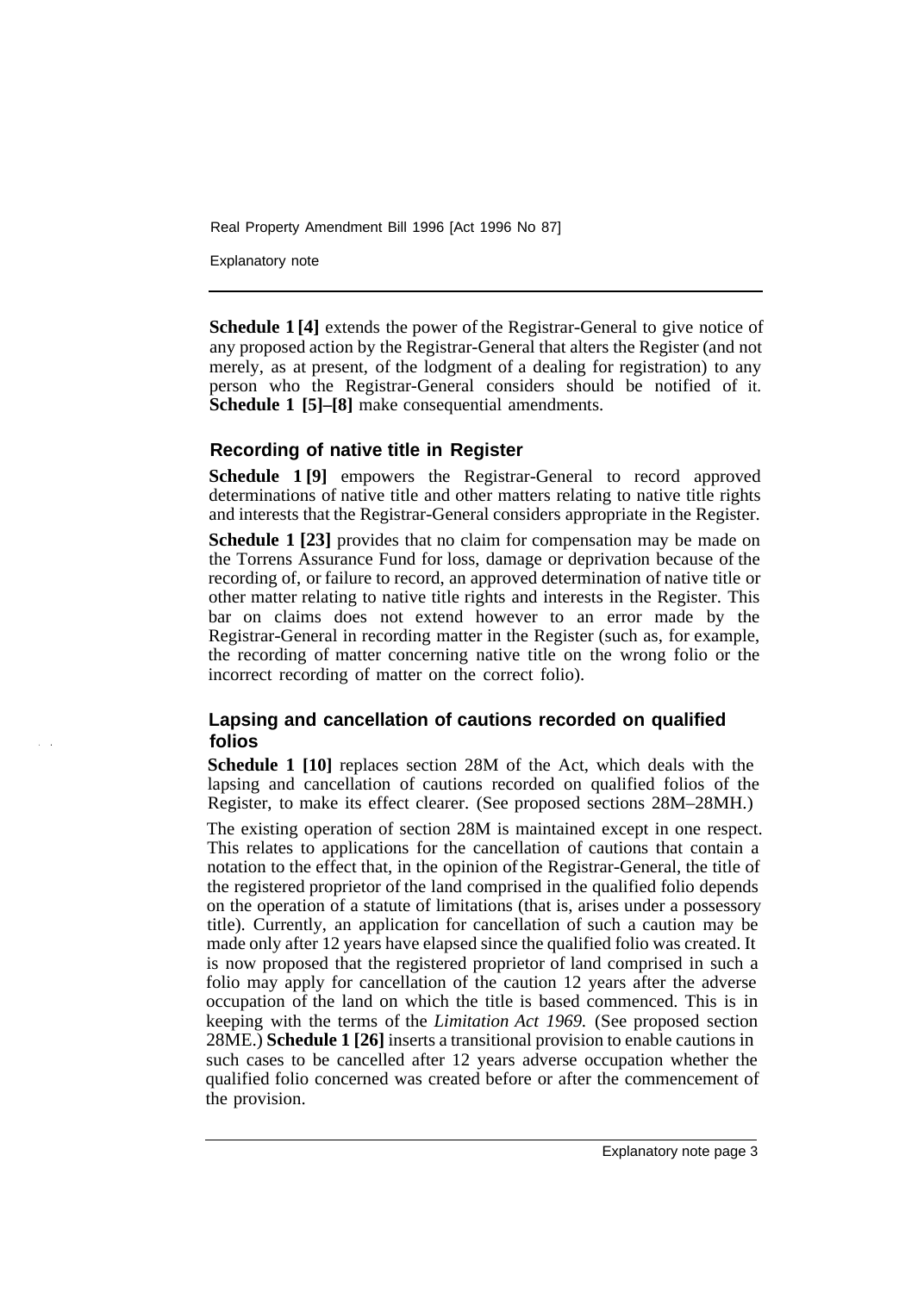Explanatory note

#### **Caveats**

**Schedule 1 [13]** specifies the means by which the Registrar-General may satisfy the current requirement for the giving of notice of the lodgment of a caveat to the registered proprietor of the estate or interest affected by the caveat unless the consent of the registered proprietor is endorsed on the caveat.

**Schedule 1 [15]** and **[16]** expand the current list of dealings that may be recorded in the Register despite the presence of a caveat on the title, unless the caveat specifically prohibits the type of dealing concerned. **Schedule 1 [14]** makes a consequential amendment.

**Schedule 1 [17]** omits references to service of certain notices on a caveator by certified mail (to accord with a change in mailing services offered by Australia Post) and inserts instead references to service by post.

**Schedule 1 [18]** revises a provision dealing with restrictions on lodgment of further caveats if an earlier caveat, by the same caveator in respect of the same estate or interest and purporting to be based on the same facts, lapses or is withdrawn. The operation of the current provision is clarified. It is also expanded to provide that a further caveat of the kind to which the provision applies is of no effect if it is lodged after an application is made to the Registrar-General for the preparation of a notice to lapse the earlier caveat, unless the Supreme Court makes an order giving leave for the further caveat to be lodged.

**Schedule 1 [19]** revises a provision dealing with the payment of compensation for pecuniary loss suffered by a person because of the lodgment or lapsing of, or refusal or failure to withdraw, a caveat. Currently, the entitlement to compensation arises only if the offending action, refusal or failure is done or omitted both wrongfully and without reasonable cause. The requirement for the proof of wrongfulness is now omitted. This omission has the effect of reinstating the law that applied before 1986 when certain amendments to the Act relating to caveats were enacted. **Schedule 1 [26]**  inserts a transitional provision to the effect that the relevant provision, as amended by the proposed Act, does not apply to caveats lodged before the commencement of the amended provision.

# **Approved forms**

**Schedule 1 [20]–[22]** revise a provision that deals with the supply or sale, and use, of forms for the purposes of the Act. A stipulation that approved forms must be sealed with the Registrar-General's seal is replaced with a requirement that approved forms may either be authenticated in that manner or in any other manner that the Registrar-General approves.